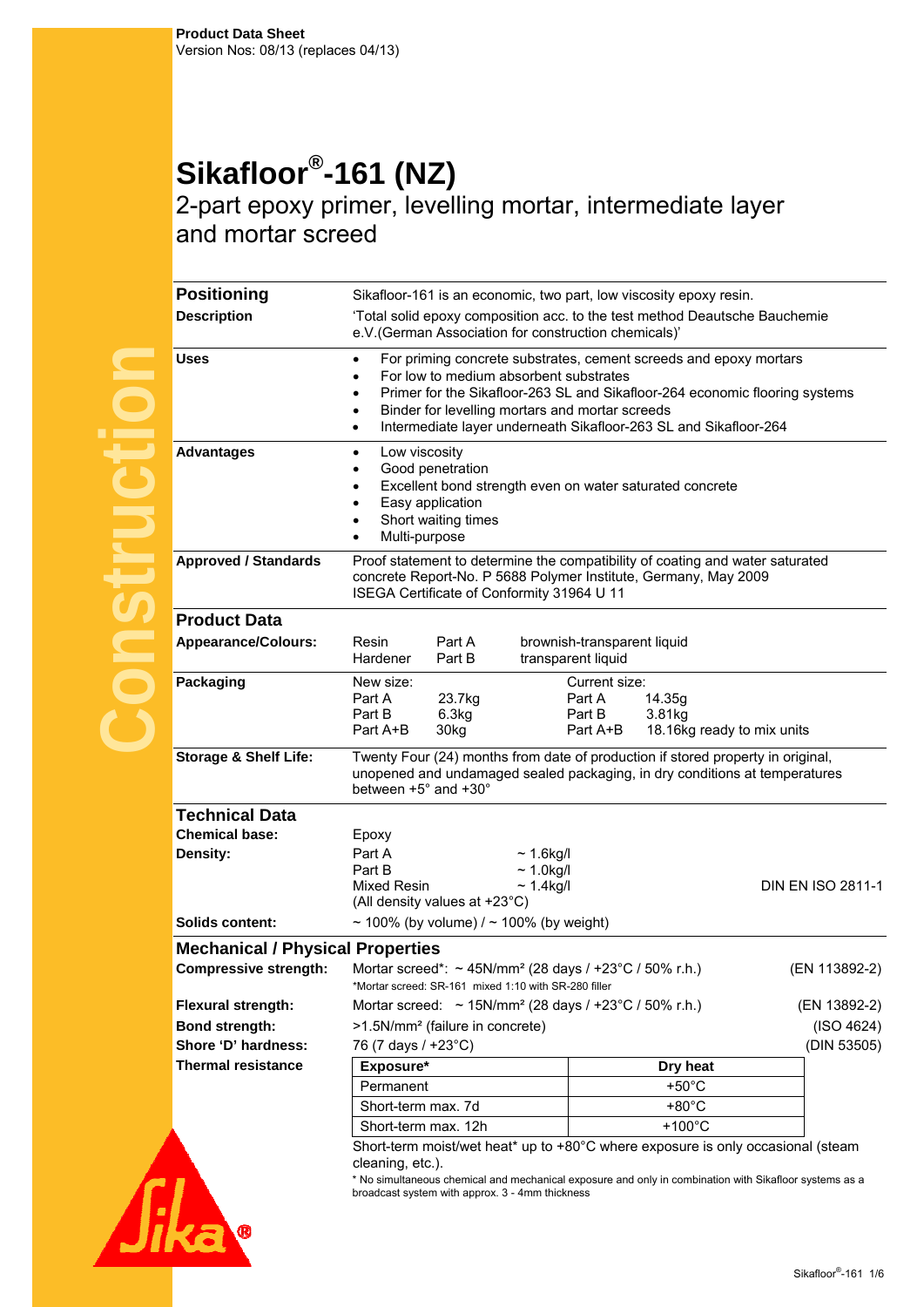| <b>USGBC, LEED Rating</b>  | Sikafloor-161 conforms to the requirement of LEED EQ Credit4.2: Low-Emitting<br>Material: Paint & Coatings                                                                                                          |                                                                                                                                                                             |                                                                                                                                                                             |  |  |
|----------------------------|---------------------------------------------------------------------------------------------------------------------------------------------------------------------------------------------------------------------|-----------------------------------------------------------------------------------------------------------------------------------------------------------------------------|-----------------------------------------------------------------------------------------------------------------------------------------------------------------------------|--|--|
|                            | SCAQMD Method 304-91 VOC Content < 100g/l                                                                                                                                                                           |                                                                                                                                                                             |                                                                                                                                                                             |  |  |
| <b>System Information</b>  |                                                                                                                                                                                                                     |                                                                                                                                                                             |                                                                                                                                                                             |  |  |
| <b>System Structure</b>    | Primer                                                                                                                                                                                                              |                                                                                                                                                                             |                                                                                                                                                                             |  |  |
|                            | Low/medium porosity concrete: 1-2 x Sikafloor-161<br>2 x Sikafloor-161<br>High porosity concrete:                                                                                                                   |                                                                                                                                                                             |                                                                                                                                                                             |  |  |
|                            | Levelling mortar fine (surface roughness < 1mm)<br>Primer:                                                                                                                                                          | 1-2 x Sikafloor-161                                                                                                                                                         |                                                                                                                                                                             |  |  |
|                            | Levelling mortar:                                                                                                                                                                                                   | 1 x Sikafloor-161 + Sika Aggregate 508                                                                                                                                      |                                                                                                                                                                             |  |  |
|                            |                                                                                                                                                                                                                     | + Extender T                                                                                                                                                                |                                                                                                                                                                             |  |  |
|                            | Levelling mortar medium (surface roughness up to 2mm)<br>Primer:<br>1-2 x Sikafloor-161                                                                                                                             |                                                                                                                                                                             |                                                                                                                                                                             |  |  |
|                            | Levelling mortar:                                                                                                                                                                                                   | 1 x Sikafloor-161 + Sika Aggregate 508                                                                                                                                      |                                                                                                                                                                             |  |  |
|                            | + Extender T<br>Intermediate Layer (self-smoothing 1.5 to 3mm)                                                                                                                                                      |                                                                                                                                                                             |                                                                                                                                                                             |  |  |
|                            | Primer:                                                                                                                                                                                                             | 1 x Sikafloor-161                                                                                                                                                           |                                                                                                                                                                             |  |  |
|                            | Levelling mortar:                                                                                                                                                                                                   | 1 x Sikafloor-161 Sika Aggregate 508<br>Epoxy screed $(15 - 20$ mm layer thickness) / repair mortar                                                                         |                                                                                                                                                                             |  |  |
|                            | Primer:                                                                                                                                                                                                             | 1-2 x Sikafloor-161                                                                                                                                                         |                                                                                                                                                                             |  |  |
|                            | Bonding bridge:<br>Screed:                                                                                                                                                                                          | 1 x Sikafloor-161<br>1 x Sikafloor-161 + Sika Aggregate 506                                                                                                                 |                                                                                                                                                                             |  |  |
|                            |                                                                                                                                                                                                                     | In practice the following sand mixtures proved to be suitable (grain size distribution for                                                                                  |                                                                                                                                                                             |  |  |
|                            | layer thicknesses of 15 - 20mm):<br>25pbw quartz sand 0.1 - 0.5mm                                                                                                                                                   |                                                                                                                                                                             |                                                                                                                                                                             |  |  |
|                            | 25pbw quartz sand 0.4 - 0.7mm<br>25pbw quartz sand 0.7 - 1.2mm                                                                                                                                                      |                                                                                                                                                                             |                                                                                                                                                                             |  |  |
|                            | 25pbw quartz sand 2 - 4mm                                                                                                                                                                                           |                                                                                                                                                                             |                                                                                                                                                                             |  |  |
|                            | Note: The largest grain size should be a maximum 1/3 of the finished layer thickness.<br>Dependent on the grain shape and application temperatures, the aggregates and the<br>most suitable mix should be selected. |                                                                                                                                                                             |                                                                                                                                                                             |  |  |
| <b>Application Details</b> |                                                                                                                                                                                                                     |                                                                                                                                                                             |                                                                                                                                                                             |  |  |
| <b>Consumption/Dosage</b>  | <b>Coating System</b>                                                                                                                                                                                               | <b>Product</b>                                                                                                                                                              | <b>Consumption</b>                                                                                                                                                          |  |  |
|                            | Priming                                                                                                                                                                                                             | 1 - 2 x Sikafloor-161                                                                                                                                                       | $1 - 2 \times 0.35$ -<br>$0.55$ kg/m <sup>2</sup>                                                                                                                           |  |  |
|                            | Levelling mortar fine<br>(surface roughness                                                                                                                                                                         | 1pbw Sikafloor-161 +<br>0.5pbw Sika Aggregate 508                                                                                                                           | $1.7$ kg/m <sup>2</sup> /mm                                                                                                                                                 |  |  |
|                            | < 1mm)                                                                                                                                                                                                              | + 0.015pbw Extender T                                                                                                                                                       |                                                                                                                                                                             |  |  |
|                            | Levelling mortar medium<br>(surface roughness up to<br>2mm)                                                                                                                                                         | 1pbw Sikafloor-161 +<br>1pbw Sika Aggregate 508 +<br>0.015pbw Extender T                                                                                                    | $1.9$ kg/m <sup>2</sup> /mm                                                                                                                                                 |  |  |
|                            | Intermediate layer (self<br>smoothing 1.5 to 3mm)                                                                                                                                                                   | 1pbw Sikafloor-161 +<br>Sika Aggregate 508                                                                                                                                  | $1.9$ kg/m <sup>2</sup> /mm                                                                                                                                                 |  |  |
|                            |                                                                                                                                                                                                                     | + optional broadcast Sika                                                                                                                                                   | $\sim$ 4.0kg/m <sup>2</sup>                                                                                                                                                 |  |  |
|                            |                                                                                                                                                                                                                     | Aggregate 501                                                                                                                                                               |                                                                                                                                                                             |  |  |
|                            | Bonding bridge                                                                                                                                                                                                      | 1 - 2 Sikafloor-161                                                                                                                                                         | $1 - 2 \times 0.3 -$<br>$0.5$ kg/m <sup>2</sup> a                                                                                                                           |  |  |
|                            | Epoxy screed (15 - 20mm<br>layer thickness) /<br>Repair Mortar                                                                                                                                                      | 1 pbw Sikafloor-161+ 8 pbw quartz<br>sand                                                                                                                                   | $2.2$ kg/m <sup>2</sup> /mm                                                                                                                                                 |  |  |
|                            |                                                                                                                                                                                                                     | Note: These figures are theoretical and do not allow for any additional material<br>required due to surface porosity, surface profile, variations in level or wastage, etc. |                                                                                                                                                                             |  |  |
| <b>Substrate Quality</b>   | Concrete substrates must be sound and of sufficient compressive strength<br>(minimum 25 N/mm <sup>2</sup> ) with a minimum pull off strength of 1.5 N/mm <sup>2</sup> .                                             |                                                                                                                                                                             |                                                                                                                                                                             |  |  |
|                            | The substrate must be clean, dry and free of all contaminants such as dirt, oil,<br>$\bullet$<br>grease, coatings and surface treatments, etc.                                                                      |                                                                                                                                                                             |                                                                                                                                                                             |  |  |
|                            |                                                                                                                                                                                                                     |                                                                                                                                                                             | On critical substrates, e.g a strong absorbent cementitious surface, the application<br>of a trial area is highly recommended, in order to ensure a porefree surface, after |  |  |
|                            | priming.                                                                                                                                                                                                            |                                                                                                                                                                             |                                                                                                                                                                             |  |  |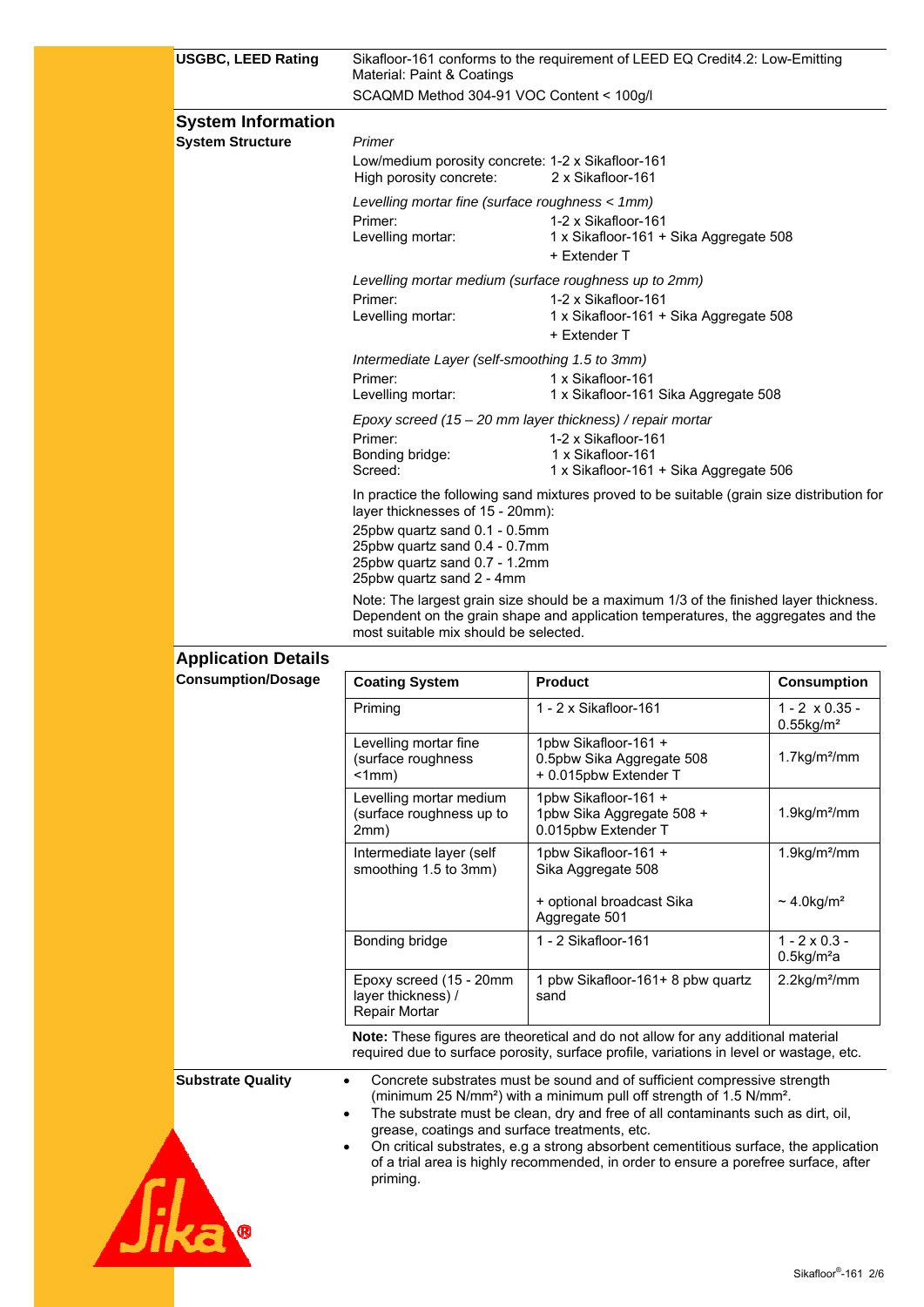| <b>Surface Preparation</b><br>$\bullet$<br>$\bullet$ | Concrete substrates must be prepared mechanically using abrasive blast cleaning<br>or scarifying equipment to remove cement laitance and achieve a profiled open<br>textured surface.<br>Weak concrete must be removed and surface defects such as blowholes and voids<br>must be fully exposed.<br>Repairs to substrate, filling of blowholes/voids and surface levelling must be<br>$\bullet$<br>carried out using appropriate products from the Sikafloor, Sikadur and Sikagard<br>range of materials.<br>The concrete or screed substrate has to be primed or levelled up in order to<br>$\bullet$<br>achieve an even surface.<br>High spots can be removed by grinding.<br>$\bullet$<br>All dust, loose and friable material must be completely removed from all surfaces<br>before application of the product, preferably by brush and/or vacuum. |
|------------------------------------------------------|---------------------------------------------------------------------------------------------------------------------------------------------------------------------------------------------------------------------------------------------------------------------------------------------------------------------------------------------------------------------------------------------------------------------------------------------------------------------------------------------------------------------------------------------------------------------------------------------------------------------------------------------------------------------------------------------------------------------------------------------------------------------------------------------------------------------------------------------------------|
| <b>Application Conditions</b>                        |                                                                                                                                                                                                                                                                                                                                                                                                                                                                                                                                                                                                                                                                                                                                                                                                                                                         |
| <b>Substrate Temperature:</b>                        | +10 $^{\circ}$ C min. / +30 $^{\circ}$ C max.                                                                                                                                                                                                                                                                                                                                                                                                                                                                                                                                                                                                                                                                                                                                                                                                           |
| <b>Ambient Temperature:</b>                          | +10°C min. / +30°C max.                                                                                                                                                                                                                                                                                                                                                                                                                                                                                                                                                                                                                                                                                                                                                                                                                                 |
| <b>Substrate Moisture:</b>                           |                                                                                                                                                                                                                                                                                                                                                                                                                                                                                                                                                                                                                                                                                                                                                                                                                                                         |
| <b>Content:</b>                                      | < 6% pbw moisture content using the Sika Tramex meter (at the time of<br>application).<br>Please note that the moisture content must be $\leq 4$ % pbw when using the CM-                                                                                                                                                                                                                                                                                                                                                                                                                                                                                                                                                                                                                                                                               |
|                                                      | measurement or Oven-dry-method.<br>Test method: Sika Tramex meter, CM-measurement or Oven-dry method.<br>No rising moisture according to ASTM (Polyethylene sheet).                                                                                                                                                                                                                                                                                                                                                                                                                                                                                                                                                                                                                                                                                     |
|                                                      | If moisture content is > 4% pbw Sikafloor EpoCem may be applied as a T.M.B<br>(Temporary Moisture Barrier) system.                                                                                                                                                                                                                                                                                                                                                                                                                                                                                                                                                                                                                                                                                                                                      |
| <b>Relative Air Humidity:</b>                        | 80% r.h. max.                                                                                                                                                                                                                                                                                                                                                                                                                                                                                                                                                                                                                                                                                                                                                                                                                                           |
| <b>Dew Point:</b>                                    | Beware of condensation! The substrate and uncured floor must be at least 3°C<br>above the dew point to reduce the risk of condensation or blooming on the floor finish.<br>NOTE: Low temperatures and high humidity conditions increase the probability of<br>blooming.                                                                                                                                                                                                                                                                                                                                                                                                                                                                                                                                                                                 |
| <b>Application Instructions</b><br><b>Mixing</b>     | Part A : Part B = $79:21$ (by weight)<br>$\bullet$                                                                                                                                                                                                                                                                                                                                                                                                                                                                                                                                                                                                                                                                                                                                                                                                      |
| <b>Mixing Time</b>                                   | Prior to mixing, stir Part A mechanically. When all of Part B has been added to                                                                                                                                                                                                                                                                                                                                                                                                                                                                                                                                                                                                                                                                                                                                                                         |
|                                                      | $\bullet$<br>Part A, continuously mix for 3 minutes until a uniform mix has been achieved.<br>When Parts A and B have been mixed, add the quartz sand and if required the<br>$\bullet$<br>Extender T and mix for a further 2 minutes until a uniform mix has been<br>achieved.                                                                                                                                                                                                                                                                                                                                                                                                                                                                                                                                                                          |
|                                                      | To ensure thorough mixing pour materials into another container and mix again<br>$\bullet$<br>to achieve a consistent mix.                                                                                                                                                                                                                                                                                                                                                                                                                                                                                                                                                                                                                                                                                                                              |
|                                                      | Over mixing must be avoided to minimise air entrainment.                                                                                                                                                                                                                                                                                                                                                                                                                                                                                                                                                                                                                                                                                                                                                                                                |
| <b>Mixing Tools</b>                                  | Sikafloor-161 must be mechanically mixed using an electric power stirrer (300 -<br>$\bullet$<br>400 rpm) or other suitable equipment.                                                                                                                                                                                                                                                                                                                                                                                                                                                                                                                                                                                                                                                                                                                   |
|                                                      | For the preparation of mortars use a forced action mixer of rotating pan, paddle<br>or trough type. Free fall mixers should not be used.                                                                                                                                                                                                                                                                                                                                                                                                                                                                                                                                                                                                                                                                                                                |
|                                                      | Application Method/Tools Prior to application, confirm substrate moisture content, r.h. and dew point.                                                                                                                                                                                                                                                                                                                                                                                                                                                                                                                                                                                                                                                                                                                                                  |
|                                                      | Primer<br>Make sure that a continuous, pore free coat covers the substrate. If necessary, apply<br>two priming coats. Apply Sikafloor-161 by brush, roller or squeegee. Preferred<br>application is by using a squeegee and then backrolling crosswise.                                                                                                                                                                                                                                                                                                                                                                                                                                                                                                                                                                                                 |
|                                                      | Levelling Mortar<br>Rough surfaces need to be levelled first. Apply the levelling mortar by<br>squeegee/trowel to the required thickness.                                                                                                                                                                                                                                                                                                                                                                                                                                                                                                                                                                                                                                                                                                               |
|                                                      | Intermediate Layer<br>Sikafloor-161 is poured, spread evenly by means of a serrated trowel. Roll<br>immediately in two directions with spiked roller to ensure even thickness and if<br>required broadcast with quartz sand, after about 15 minutes (at +20°C) but before 30<br>minutes (at +20°C), at first lightly and then to excess.                                                                                                                                                                                                                                                                                                                                                                                                                                                                                                                |
|                                                      | <b>Bonding Bridge</b><br>Apply Sikafloor-161 by brush, roller or squeegee. Preferred application is by using a<br>squeegee and then backrolling crosswise.                                                                                                                                                                                                                                                                                                                                                                                                                                                                                                                                                                                                                                                                                              |
|                                                      | Epoxy Screed / Repair Mortar<br>Apply the mortar screed evenly on the still "tacky" bonding bridge, using levelling<br>battens and screed rails as necessary. After a short waiting time compact and<br>smoothen the mortar with a trowel or Teflon coated power float (usually 20 - 90rpm).                                                                                                                                                                                                                                                                                                                                                                                                                                                                                                                                                            |
|                                                      |                                                                                                                                                                                                                                                                                                                                                                                                                                                                                                                                                                                                                                                                                                                                                                                                                                                         |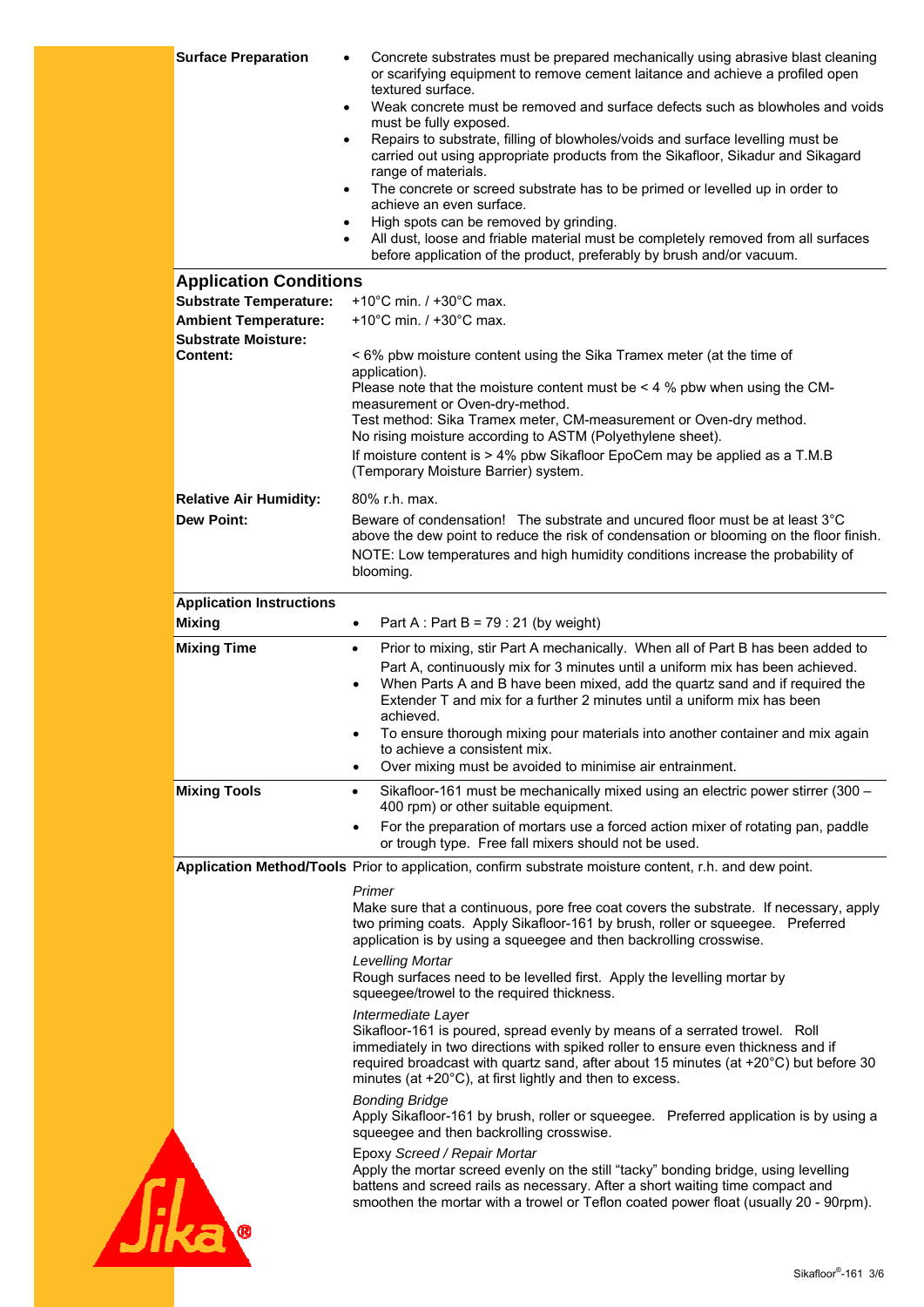| <b>Cleaning of Tools</b>                                         | Clean all tools and application equipment immediately after use with Sika Thinner C.<br>Hardened or cured material can only be removed mechanically.                                                                                                                                                                                                                                                                                                                                                                                                                                                                                                                                                                                                                                                                                                                                                                                                                                                                                                                                                                                                                                                                                                                                                                                           |                                                                                                                                      |                                                                                                                                                                                                                                                                                          |
|------------------------------------------------------------------|------------------------------------------------------------------------------------------------------------------------------------------------------------------------------------------------------------------------------------------------------------------------------------------------------------------------------------------------------------------------------------------------------------------------------------------------------------------------------------------------------------------------------------------------------------------------------------------------------------------------------------------------------------------------------------------------------------------------------------------------------------------------------------------------------------------------------------------------------------------------------------------------------------------------------------------------------------------------------------------------------------------------------------------------------------------------------------------------------------------------------------------------------------------------------------------------------------------------------------------------------------------------------------------------------------------------------------------------|--------------------------------------------------------------------------------------------------------------------------------------|------------------------------------------------------------------------------------------------------------------------------------------------------------------------------------------------------------------------------------------------------------------------------------------|
| <b>Pot life</b><br><b>Waiting Time /</b>                         | Temperature<br>$+10^{\circ}$ C<br>$+20^{\circ}$ C<br>$+30^{\circ}$ C                                                                                                                                                                                                                                                                                                                                                                                                                                                                                                                                                                                                                                                                                                                                                                                                                                                                                                                                                                                                                                                                                                                                                                                                                                                                           | Time<br>$\sim$ 50 minutes<br>$\sim$ 25 minutes<br>$\sim$ 15 minutes<br>Before applying solvent free products on Sikafloor-161 allow: |                                                                                                                                                                                                                                                                                          |
| Overcoatability                                                  | Substrate Temperature<br>$+10^{\circ}$ C<br>$+20^{\circ}$ C<br>$+30^{\circ}$ C                                                                                                                                                                                                                                                                                                                                                                                                                                                                                                                                                                                                                                                                                                                                                                                                                                                                                                                                                                                                                                                                                                                                                                                                                                                                 | Minimum<br>24 hours<br>12 hours<br>8 hours<br>Before applying solvent containing products on Sikafloor-161 allow:                    | Maximum<br>4 days<br>2 days<br>24 hours                                                                                                                                                                                                                                                  |
|                                                                  | Substrate Temperature<br>$+10^{\circ}$ C<br>$+20^{\circ}$ C<br>$+30^{\circ}$ C                                                                                                                                                                                                                                                                                                                                                                                                                                                                                                                                                                                                                                                                                                                                                                                                                                                                                                                                                                                                                                                                                                                                                                                                                                                                 | Minimum<br>36 hours<br>24 hours<br>16 hours<br>particularly temperature and relative humidity.                                       | Maximum<br>6 days<br>4 days<br>2 days<br>Times are approximate and will be affected by changing ambient conditions                                                                                                                                                                       |
| <b>Notes on Application / Limitations</b>                        |                                                                                                                                                                                                                                                                                                                                                                                                                                                                                                                                                                                                                                                                                                                                                                                                                                                                                                                                                                                                                                                                                                                                                                                                                                                                                                                                                |                                                                                                                                      |                                                                                                                                                                                                                                                                                          |
|                                                                  | Do not apply Sikafloor-161 on substrates with rising moisture.<br>$\bullet$<br>Freshly applied Sikafloor-161 should be protected from damp, condensation and<br>$\bullet$<br>water for at least 24 hours.<br>Sikafloor-161 mortar screed is not suitable for frequent or permanent contact with<br>$\bullet$<br>water unless sealed.<br>Practical trials should be carried out for mortar mixes to assess suitable<br>$\bullet$<br>aggregate grain size distribution.<br>For external applications, apply while the temperature is falling. If applied during<br>٠<br>rising temperatures "pin holing" may occur from rising air.<br>These pinholes can be closed after a soft grinding by applying a scratch coat of<br>Sikafloor-161 mixed with approx. 3% of Extender T.<br>Construction joints require pre-treatment. Treat as follows:<br><b>Static Cracks</b><br>Prefill and level with Sikadur or Sikafloor epoxy resin.<br><b>Dynamic Cracks</b><br>To be assessed. If necessary apply a stripe coat of elastomeric material or design as<br>a movement joint.<br>The incorrect assessment and treatment of cracks may lead to a reduced service life<br>and reflective cracking.<br>Under certain conditions, underfloor heating or high ambient temperatures combined<br>with high point loading, may lead to imprints in the resin. |                                                                                                                                      |                                                                                                                                                                                                                                                                                          |
|                                                                  |                                                                                                                                                                                                                                                                                                                                                                                                                                                                                                                                                                                                                                                                                                                                                                                                                                                                                                                                                                                                                                                                                                                                                                                                                                                                                                                                                |                                                                                                                                      | If heating is required do not use gas, oil, paraffin or other fossil fuel heaters, these<br>produce large quantities of both CO <sub>2</sub> and H <sub>2</sub> O water vapour, which may adversely<br>affect the finish. For heating use only electric powered warm air blower systems. |
| <b>Curing Details</b><br><b>Applied Product Ready</b><br>for Use | Temperature<br>$+10^{\circ}$ C<br>$+20^{\circ}$ C<br>$+30^{\circ}$ C                                                                                                                                                                                                                                                                                                                                                                                                                                                                                                                                                                                                                                                                                                                                                                                                                                                                                                                                                                                                                                                                                                                                                                                                                                                                           | <b>Foot Traffic</b><br>$\sim$ 24 hours<br>$~5$ days<br>$~\sim$ 4 days<br>$\sim$ 12 hours<br>$\sim$ 2 days<br>$\sim$ 8 hours          | <b>Full Cure</b><br><b>Light Traffic</b><br>$~10$ days<br>$\sim$ 7 days<br>$\sim$ 5 days<br>Note: Time are approximate and will be affected by changing ambient conditions.                                                                                                              |
| <b>Notes</b>                                                     |                                                                                                                                                                                                                                                                                                                                                                                                                                                                                                                                                                                                                                                                                                                                                                                                                                                                                                                                                                                                                                                                                                                                                                                                                                                                                                                                                |                                                                                                                                      | All technical data stated in this Product Data Sheet are based on laboratory tests.                                                                                                                                                                                                      |
|                                                                  | Actual measured data may vary due to circumstances beyond our control.                                                                                                                                                                                                                                                                                                                                                                                                                                                                                                                                                                                                                                                                                                                                                                                                                                                                                                                                                                                                                                                                                                                                                                                                                                                                         |                                                                                                                                      |                                                                                                                                                                                                                                                                                          |
| ocal Restriction                                                 |                                                                                                                                                                                                                                                                                                                                                                                                                                                                                                                                                                                                                                                                                                                                                                                                                                                                                                                                                                                                                                                                                                                                                                                                                                                                                                                                                |                                                                                                                                      | Please note that as a result of specific local regulations the performance of this                                                                                                                                                                                                       |
|                                                                  |                                                                                                                                                                                                                                                                                                                                                                                                                                                                                                                                                                                                                                                                                                                                                                                                                                                                                                                                                                                                                                                                                                                                                                                                                                                                                                                                                | Sheet for the exact description of the product uses.                                                                                 | product may vary from country to country. Please consult the local Product Data                                                                                                                                                                                                          |
|                                                                  |                                                                                                                                                                                                                                                                                                                                                                                                                                                                                                                                                                                                                                                                                                                                                                                                                                                                                                                                                                                                                                                                                                                                                                                                                                                                                                                                                |                                                                                                                                      |                                                                                                                                                                                                                                                                                          |

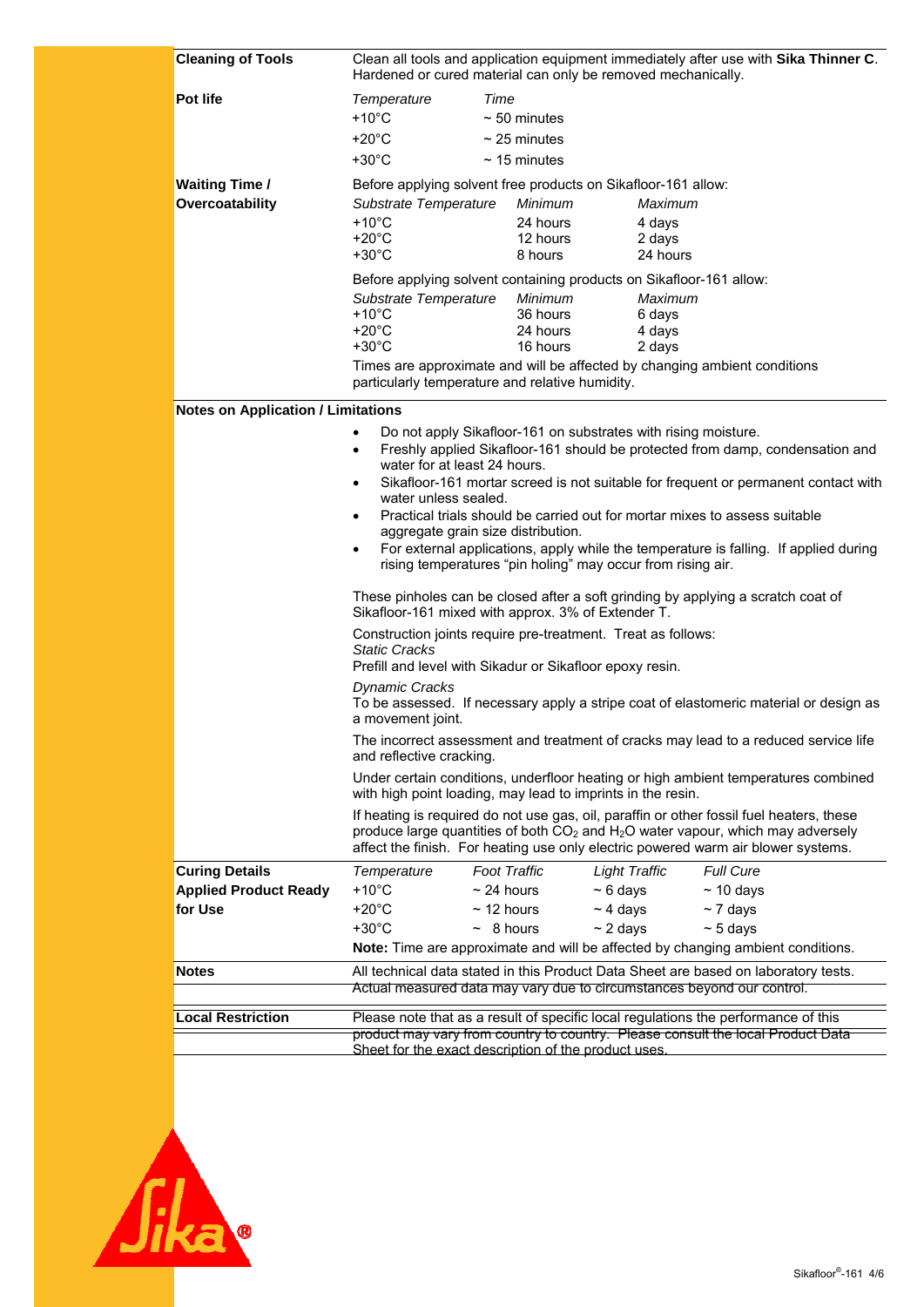| <b>Health &amp; Safety Information</b> | For further information refer to the Sika Safety Data Sheet which is available on<br>www.sika.co.nz, or on request. If in doubt always follow the directions given on the<br>pack or label.                                 |                                                                                                                                                                                                                                                        |                                                  |          |  |
|----------------------------------------|-----------------------------------------------------------------------------------------------------------------------------------------------------------------------------------------------------------------------------|--------------------------------------------------------------------------------------------------------------------------------------------------------------------------------------------------------------------------------------------------------|--------------------------------------------------|----------|--|
| <b>CE Labelling</b>                    | The harmonized European Standard EN 13 813 'Screed material and floor screeds -<br>Screed materials - Properties and requirements' specifies requirements for screed<br>materials for use in floor construction internally. |                                                                                                                                                                                                                                                        |                                                  |          |  |
|                                        |                                                                                                                                                                                                                             | Structural screeds or coatings, i.e. those that contribute to the load bearing<br>capacity of the structure, are excluded from this standard.                                                                                                          |                                                  |          |  |
|                                        |                                                                                                                                                                                                                             | The resin floor systems as well as screeds fall under this specification. They have to<br>be CE-labelled as per Annex ZA. 3, Table ZA.1.5 and 3.3 and fulfil the<br>requirements of the given mandate of the Construction Products Directive (89/106): |                                                  |          |  |
|                                        | $\in$                                                                                                                                                                                                                       |                                                                                                                                                                                                                                                        |                                                  |          |  |
|                                        | Sika (NZ) Ltd<br>85-91 Patiki Road<br>Avondale, Auckland<br>New Zealand                                                                                                                                                     |                                                                                                                                                                                                                                                        |                                                  |          |  |
|                                        | $07^{1}$                                                                                                                                                                                                                    |                                                                                                                                                                                                                                                        |                                                  | $07^{1}$ |  |
|                                        | EN 13813 SR-B1,5-AR1-IR 4                                                                                                                                                                                                   |                                                                                                                                                                                                                                                        | EN 13 813 SR-B1,5                                |          |  |
|                                        |                                                                                                                                                                                                                             |                                                                                                                                                                                                                                                        | Primer                                           |          |  |
|                                        | Resin screed/coating for indoors in buildings<br>(systems as per Product Data Sheet)                                                                                                                                        |                                                                                                                                                                                                                                                        | (systems as per<br><b>Product Data</b><br>Sheet) |          |  |
|                                        | Reaction to fire:                                                                                                                                                                                                           | $E_{fl}$ <sup>2)</sup>                                                                                                                                                                                                                                 | NPD <sup>3</sup>                                 |          |  |
|                                        | Release of corrosive substances<br>(Synthetic Resin Screed):                                                                                                                                                                | <b>SR</b>                                                                                                                                                                                                                                              | <b>SR</b>                                        |          |  |
|                                        | Water permeability:                                                                                                                                                                                                         | NPD <sup>3</sup>                                                                                                                                                                                                                                       | <b>NPD</b>                                       |          |  |
|                                        | <b>Abrasion Resistance:</b>                                                                                                                                                                                                 | AR1 $4$ <sup>4)</sup>                                                                                                                                                                                                                                  | <b>NPD</b>                                       |          |  |
|                                        | <b>Bond strength:</b>                                                                                                                                                                                                       | B 1,5                                                                                                                                                                                                                                                  | B 1,5                                            |          |  |
|                                        | Impact Resistance:                                                                                                                                                                                                          | IR <sub>4</sub>                                                                                                                                                                                                                                        | <b>NPD</b>                                       |          |  |
|                                        | Sound insulation:                                                                                                                                                                                                           | <b>NPD</b>                                                                                                                                                                                                                                             | <b>NPD</b>                                       |          |  |
|                                        | Sound absorption:                                                                                                                                                                                                           | <b>NPD</b>                                                                                                                                                                                                                                             | <b>NPD</b>                                       |          |  |
|                                        | Thermal resistance:                                                                                                                                                                                                         | <b>NPD</b>                                                                                                                                                                                                                                             | <b>NPD</b>                                       |          |  |
|                                        | Chemical resistance:                                                                                                                                                                                                        | <b>NPD</b>                                                                                                                                                                                                                                             | <b>NPD</b>                                       |          |  |
|                                        | $1$ Last two digits of the year in which the marking was affixed.                                                                                                                                                           |                                                                                                                                                                                                                                                        |                                                  |          |  |
|                                        | <sup>2)</sup> Min. classification, please refer to the individual test certificate                                                                                                                                          |                                                                                                                                                                                                                                                        |                                                  |          |  |
|                                        | <sup>3)</sup> No performance determined.                                                                                                                                                                                    |                                                                                                                                                                                                                                                        |                                                  |          |  |
|                                        | <sup>4)</sup> Not broadcast with sand.                                                                                                                                                                                      |                                                                                                                                                                                                                                                        |                                                  |          |  |
|                                        |                                                                                                                                                                                                                             |                                                                                                                                                                                                                                                        |                                                  |          |  |